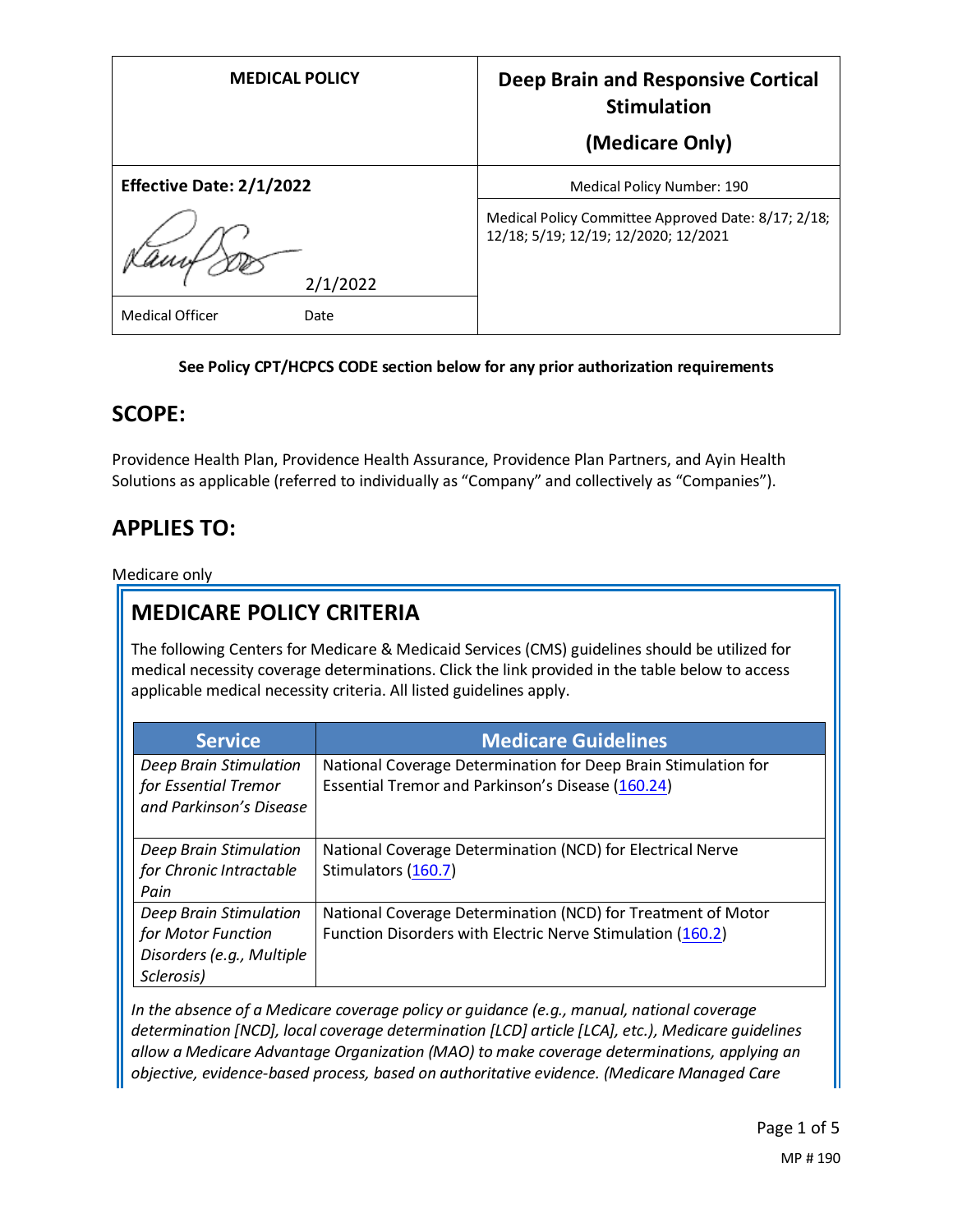**(Medicare Only)**

*Manual, Ch. 4, §90.5) Therefore, the commercial medical policy,* **Deep Brain and Responsive Cortical Stimulation (All Lines of Business Except Medicare)***, applies to the following services:* 

• Responsive cortical stimulation (i.e., Neuropace)

# **CPT/HCPCS CODES**

| <b>Medicare Only</b>                |                                                                                                                                                                                                                                                                                                                                                                                   |  |
|-------------------------------------|-----------------------------------------------------------------------------------------------------------------------------------------------------------------------------------------------------------------------------------------------------------------------------------------------------------------------------------------------------------------------------------|--|
| <b>Prior Authorization Required</b> |                                                                                                                                                                                                                                                                                                                                                                                   |  |
| 61850                               | Twist drill or burr hole(s) for implantation of neurostimulator electrodes, cortical                                                                                                                                                                                                                                                                                              |  |
| 61860                               | Craniectomy or craniotomy for implantation of neurostimulator electrodes, cerebral,<br>cortical                                                                                                                                                                                                                                                                                   |  |
| 61863                               | Twist drill, burr hole, craniotomy, or craniectomy with stereotactic implantation of<br>neurostimulator electrode array in subcortical site (eg, thalamus, globus pallidus,<br>subthalamic nucleus, periventricular, periaqueductal gray), without use of<br>intraoperative microelectrode recording; first array                                                                 |  |
| 61864                               | Twist drill, burr hole, craniotomy, or craniectomy with stereotactic implantation of<br>neurostimulator electrode array in subcortical site (eg, thalamus, globus pallidus,<br>subthalamic nucleus, periventricular, periaqueductal gray), without use of<br>intraoperative microelectrode recording; each additional array (List separately in<br>addition to primary procedure) |  |
| 61867                               | Twist drill, burr hole, craniotomy, or craniectomy with stereotactic implantation of<br>neurostimulator electrode array in subcortical site (eg, thalamus, globus pallidus,<br>subthalamic nucleus, periventricular, periaqueductal gray), with use of intraoperative<br>microelectrode recording; first array                                                                    |  |
| 61868                               | Twist drill, burr hole, craniotomy, or craniectomy with stereotactic implantation of<br>neurostimulator electrode array in subcortical site (eg, thalamus, globus pallidus,<br>subthalamic nucleus, periventricular, periaqueductal gray), with use of intraoperative<br>microelectrode recording; each additional array (List separately in addition to primary<br>procedure)    |  |
| 61880                               | Revision or removal of intracranial neurostimulator electrodes                                                                                                                                                                                                                                                                                                                    |  |
| 61885                               | Insertion or replacement of cranial neurostimulator pulse generator or receiver, direct<br>or inductive coupling; with connection to a single electrode array                                                                                                                                                                                                                     |  |
| 61886                               | Insertion or replacement of cranial neurostimulator pulse generator or receiver, direct<br>or inductive coupling; with connection to 2 or more electrode arrays                                                                                                                                                                                                                   |  |
| 61888                               | Revision or removal of cranial neurostimulator pulse generator or receiver                                                                                                                                                                                                                                                                                                        |  |
| 95836                               | Electrocorticogram from an implanted brain neurostimulator pulse<br>generator/transmitter, including recording, with interpretation and written report, up<br>to 30 days                                                                                                                                                                                                          |  |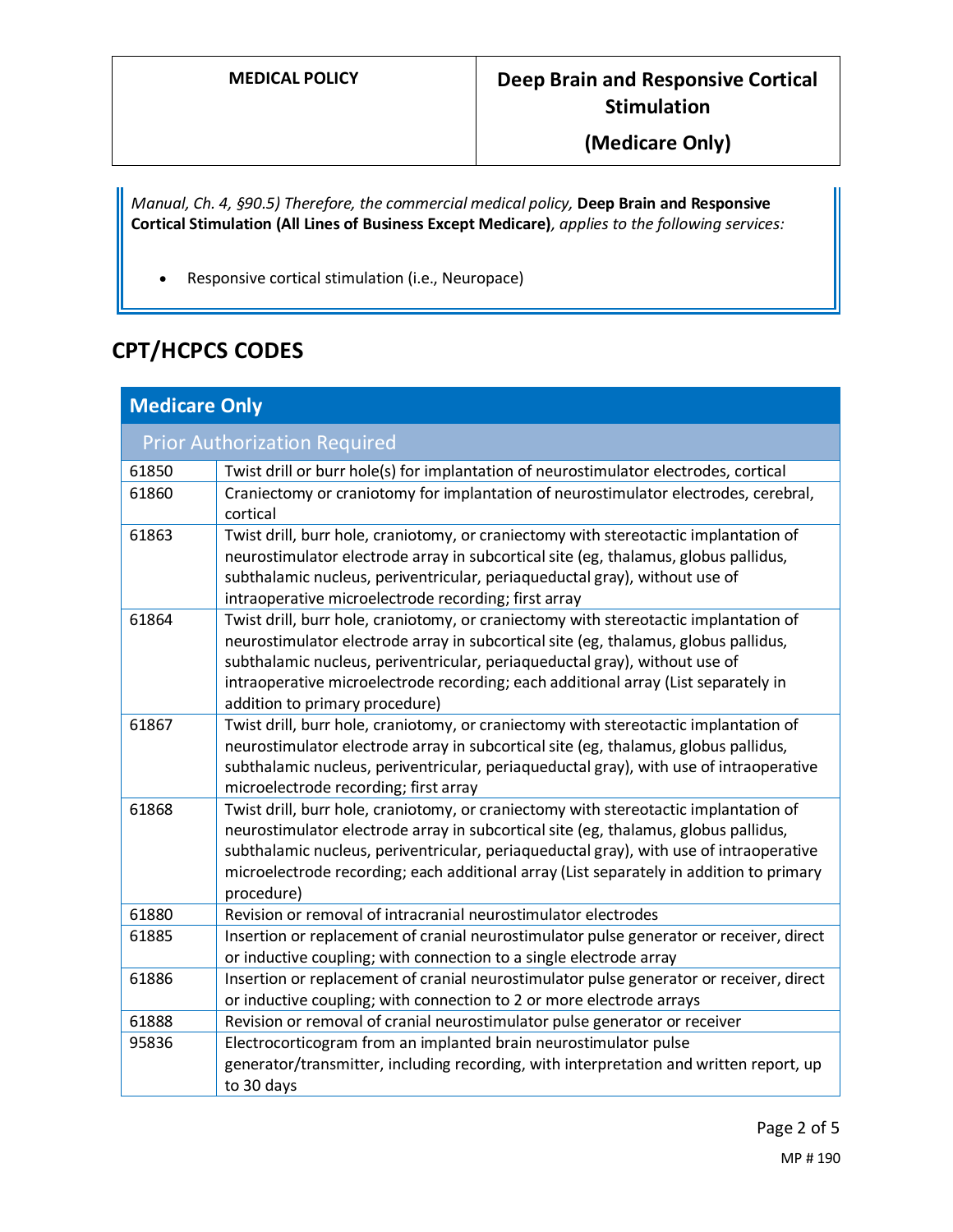# **MEDICAL POLICY Deep Brain and Responsive Cortical Stimulation**

# **(Medicare Only)**

| C1767                           | Generator, neurostimulator (implantable), non-rechargeable                                                                                                                                                                                                                                                                                                                                                                                                                    |  |
|---------------------------------|-------------------------------------------------------------------------------------------------------------------------------------------------------------------------------------------------------------------------------------------------------------------------------------------------------------------------------------------------------------------------------------------------------------------------------------------------------------------------------|--|
| C1778                           | Lead, neurostimulator (implantable)                                                                                                                                                                                                                                                                                                                                                                                                                                           |  |
| C1787                           | Patient programmer, neurostimulator                                                                                                                                                                                                                                                                                                                                                                                                                                           |  |
| C1816                           | Receiver and/or transmitter, neurostimulator (implantable)                                                                                                                                                                                                                                                                                                                                                                                                                    |  |
| C1820                           | Generator, neurostimulator (implantable), with rechargeable battery and charging                                                                                                                                                                                                                                                                                                                                                                                              |  |
|                                 | system                                                                                                                                                                                                                                                                                                                                                                                                                                                                        |  |
| C1822                           | Generator, neurostimulator (implantable), high frequency, with rechargeable battery                                                                                                                                                                                                                                                                                                                                                                                           |  |
|                                 | and charging system                                                                                                                                                                                                                                                                                                                                                                                                                                                           |  |
| C1823                           | Generator, neurostimulator (implantable), non-rechargeable, with transvenous sensing                                                                                                                                                                                                                                                                                                                                                                                          |  |
|                                 | and stimulation leads                                                                                                                                                                                                                                                                                                                                                                                                                                                         |  |
| C1883                           | Adapter/extension, pacing lead or neurostimulator lead (implantable)                                                                                                                                                                                                                                                                                                                                                                                                          |  |
| C1897                           | Lead, neurostimulator test kit (implantable)                                                                                                                                                                                                                                                                                                                                                                                                                                  |  |
| L8679                           | Implantable neurostimulator, pulse generator, any type                                                                                                                                                                                                                                                                                                                                                                                                                        |  |
| L8680                           | Implantable neurostimulator electrode, each                                                                                                                                                                                                                                                                                                                                                                                                                                   |  |
| L8681                           | Patient programmer (external) for use with implantable programmable                                                                                                                                                                                                                                                                                                                                                                                                           |  |
|                                 | neurostimulator pulse generator, replacement only                                                                                                                                                                                                                                                                                                                                                                                                                             |  |
| L8682                           | Implantable neurostimulator radiofrequency receiver                                                                                                                                                                                                                                                                                                                                                                                                                           |  |
| L8683                           | Radiofrequency transmitter (external) for use with implantable neurostimulator                                                                                                                                                                                                                                                                                                                                                                                                |  |
|                                 | radiofrequency receiver                                                                                                                                                                                                                                                                                                                                                                                                                                                       |  |
| L8685                           | Implantable neurostimulator pulse generator, single array, rechargeable, includes                                                                                                                                                                                                                                                                                                                                                                                             |  |
|                                 | extension                                                                                                                                                                                                                                                                                                                                                                                                                                                                     |  |
| L8686                           | Implantable neurostimulator pulse generator, single array, non-rechargeable, includes<br>extension                                                                                                                                                                                                                                                                                                                                                                            |  |
| L8687                           | Implantable neurostimulator pulse generator, dual array, rechargeable, includes<br>extension                                                                                                                                                                                                                                                                                                                                                                                  |  |
| L8688                           | Implantable neurostimulator pulse generator, dual array, non-rechargeable, includes<br>extension                                                                                                                                                                                                                                                                                                                                                                              |  |
| L8689                           | External recharging system for battery (internal) for use with implantable                                                                                                                                                                                                                                                                                                                                                                                                    |  |
|                                 | neurostimulator, replacement only                                                                                                                                                                                                                                                                                                                                                                                                                                             |  |
| No Prior Authorization Required |                                                                                                                                                                                                                                                                                                                                                                                                                                                                               |  |
| 95970                           | Electronic analysis of implanted neurostimulator pulse generator system (eg, rate,<br>pulse amplitude, pulse duration, configuration of wave form, battery status, electrode<br>selectability, output modulation, cycling, impedance and patient compliance<br>measurements); simple or complex brain, spinal cord, or peripheral (ie, cranial nerve,<br>peripheral nerve, sacral nerve, neuromuscular) neurostimulator pulse<br>generator/transmitter, without reprogramming |  |
| 95971                           | Electronic analysis of implanted neurostimulator pulse generator/transmitter (eg,                                                                                                                                                                                                                                                                                                                                                                                             |  |
|                                 | contact group[s], interleaving, amplitude, pulse width, frequency [Hz], on/off cycling,                                                                                                                                                                                                                                                                                                                                                                                       |  |
|                                 | burst, magnet mode, dose lockout, patient selectable parameters, responsive                                                                                                                                                                                                                                                                                                                                                                                                   |  |
|                                 | neurostimulation, detection algorithms, closed loop parameters, and passive                                                                                                                                                                                                                                                                                                                                                                                                   |  |
|                                 | parameters) by physician or other qualified health care professional; with simple spinal                                                                                                                                                                                                                                                                                                                                                                                      |  |
|                                 | cord or peripheral nerve (eg, sacral nerve) neurostimulator pulse                                                                                                                                                                                                                                                                                                                                                                                                             |  |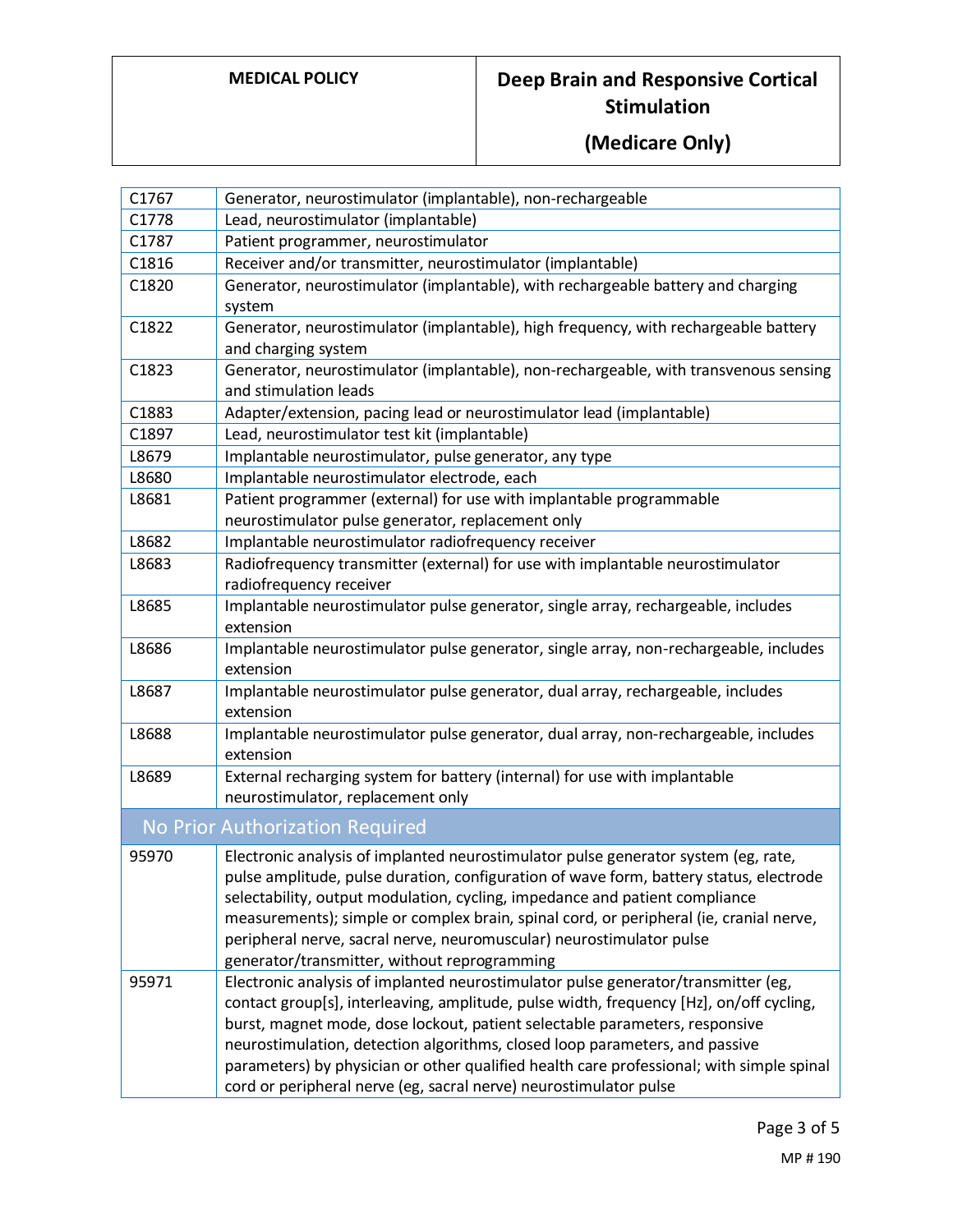## **MEDICAL POLICY Deep Brain and Responsive Cortical Stimulation**

## **(Medicare Only)**

|                                                                                               | generator/transmitter programming by physician or other qualified health care<br>professional                                                                                                                                                                                                                                                                                                                                                                                                                                                                                                                                                                        |  |
|-----------------------------------------------------------------------------------------------|----------------------------------------------------------------------------------------------------------------------------------------------------------------------------------------------------------------------------------------------------------------------------------------------------------------------------------------------------------------------------------------------------------------------------------------------------------------------------------------------------------------------------------------------------------------------------------------------------------------------------------------------------------------------|--|
| 95976                                                                                         | Electronic analysis of implanted neurostimulator pulse generator/transmitter (eg,<br>contact group[s], interleaving, amplitude, pulse width, frequency [Hz], on/off cycling,<br>burst, magnet mode, dose lockout, patient selectable parameters, responsive<br>neurostimulation, detection algorithms, closed loop parameters, and passive<br>parameters) by physician or other qualified health care professional; with simple<br>cranial nerve neurostimulator pulse generator/transmitter programming by physician<br>or other qualified health care professional                                                                                                 |  |
| 95977                                                                                         | Electronic analysis of implanted neurostimulator pulse generator/transmitter (eg,<br>contact group[s], interleaving, amplitude, pulse width, frequency [Hz], on/off cycling,<br>burst, magnet mode, dose lockout, patient selectable parameters, responsive<br>neurostimulation, detection algorithms, closed loop parameters, and passive<br>parameters) by physician or other qualified health care professional; with complex<br>cranial nerve neurostimulator pulse generator/transmitter programming by physician<br>or other qualified health care professional                                                                                                |  |
| 95983                                                                                         | Electronic analysis of implanted neurostimulator pulse generator/transmitter (eg,<br>contact group[s], interleaving, amplitude, pulse width, frequency [Hz], on/off cycling,<br>burst, magnet mode, dose lockout, patient selectable parameters, responsive<br>neurostimulation, detection algorithms, closed loop parameters, and passive<br>parameters) by physician or other qualified health care professional; with brain<br>neurostimulator pulse generator/transmitter programming, first 15 minutes face-to-<br>face time with physician or other qualified health care professional                                                                         |  |
| 95984                                                                                         | Electronic analysis of implanted neurostimulator pulse generator/transmitter (eg,<br>contact group[s], interleaving, amplitude, pulse width, frequency [Hz], on/off cycling,<br>burst, magnet mode, dose lockout, patient selectable parameters, responsive<br>neurostimulation, detection algorithms, closed loop parameters, and passive<br>parameters) by physician or other qualified health care professional; with brain<br>neurostimulator pulse generator/transmitter programming, each additional 15<br>minutes face-to-face time with physician or other qualified health care professional<br>(List separately in addition to code for primary procedure) |  |
| <b>Unlisted Codes</b>                                                                         |                                                                                                                                                                                                                                                                                                                                                                                                                                                                                                                                                                                                                                                                      |  |
| All unlisted codes will be reviewed for medical necessity, correct coding, and pricing at the |                                                                                                                                                                                                                                                                                                                                                                                                                                                                                                                                                                                                                                                                      |  |
| claim level. If an unlisted code is billed related to services addressed in this policy then  |                                                                                                                                                                                                                                                                                                                                                                                                                                                                                                                                                                                                                                                                      |  |
| prior-authorization is required.                                                              |                                                                                                                                                                                                                                                                                                                                                                                                                                                                                                                                                                                                                                                                      |  |
| 64999                                                                                         | Unlisted procedure, nervous system                                                                                                                                                                                                                                                                                                                                                                                                                                                                                                                                                                                                                                   |  |

## **INSTRUCTIONS FOR USE**

Company Medical Policies serve as guidance for the administration of plan benefits. Medical policies do not constitute medical advice nor a guarantee of coverage. Company Medical Policies are reviewed annually and are based upon published, peer-reviewed scientific evidence and evidence-based clinical practice guidelines that are available as of the last policy update. The Companies reserve the right to